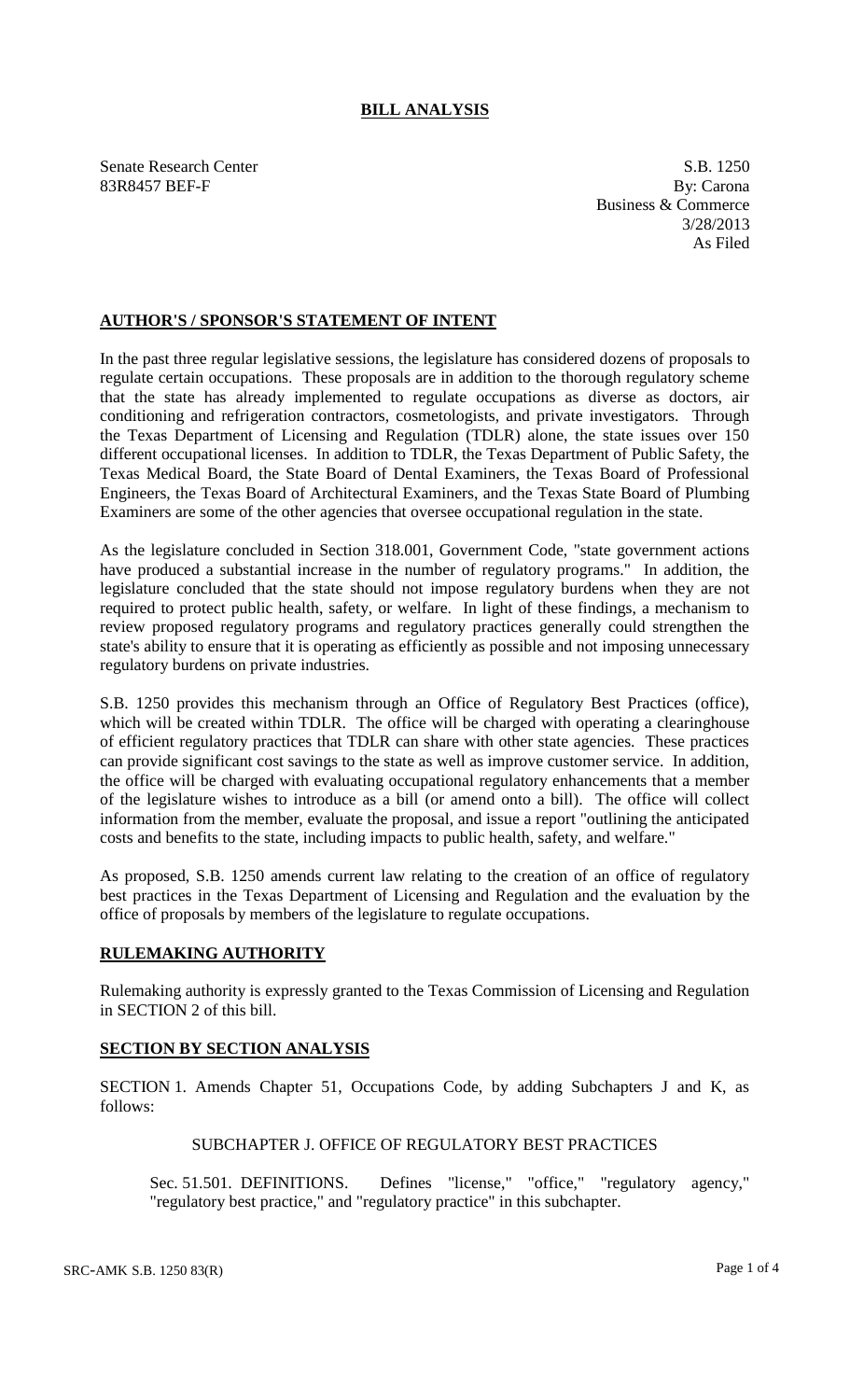Sec. 51.502. OFFICE ESTABLISHED. Requires the Texas Department of Licensing and Regulation (TDLR) to establish, maintain, and administer the office of regulatory best practices.

Sec. 51.503. DUTIES OF OFFICE. Requires the office of regulatory best practices in TDLR (office) to:

(1) operate the clearinghouse under Section 51.504;

(2) collect, review, and analyze regulatory practices to determine if they are regulatory best practices;

(3) identify innovative, efficient, and cost-saving practices and procedures used at state agencies and businesses and determine if they are regulatory best practices;

(4) identify practices that reduce regulatory burdens, improve services to the public, and improve consumer protection and determine if they are regulatory best practices;

(5) foster collaboration among regulatory agencies through an electronic interface through which regulatory agencies can access the office's findings, submit regulatory practices for consideration by the office, and report the use of regulatory agencies' best practices and results; and

(6) review and analyze proposals by members of the legislature under Subchapter K.

Sec. 51.504. CLEARINGHOUSE. (a) Requires the office to establish and maintain a clearinghouse to serve as a central repository for the collection, classification, and distribution of regulatory best practices and the steps a regulatory agency may take to implement those regulatory best practices.

(b) Requires the office to:

(1) recognize state agencies and businesses whose regulatory best practices are included in the clearinghouse; and

(2) periodically report findings related to the development and maintenance of the clearinghouse to the governor, the lieutenant governor, the speaker of the house of representatives, committees of each house of the legislature having jurisdiction over appropriations, the state auditor's office, and the Sunset Advisory Commission.

Sec. 51.505. ACCESS TO REGULATORY AGENCY INFORMATION. Requires a state agency that receives an appropriation under the article of the General Appropriations Act that makes appropriations to regulatory state agencies (regulatory agency) to provide the office access to the regulatory agency's financial, statistical, performance, and personnel data. Authorizes TDLR to enter into a memorandum of understanding with the regulatory agency to maintain the confidentiality of information that is confidential under Chapter 552 (Public Information), Government Code.

#### SUBCHAPTER K. REVIEW OF PROPOSALS BY MEMBERS OF LEGISLATURE TO REGULATE OCCUPATIONS

Sec. 51.551. DEFINITIONS. Defines "license" and "office" in this subchapter.

Sec. 51.552. SUBMISSION OF PROPOSAL BY MEMBER OF THE LEGISLATURE. (a) Authorizes a member of the legislature, not later than January 1 of the even-numbered year preceding a regular legislative session, to submit to the office a written proposal to: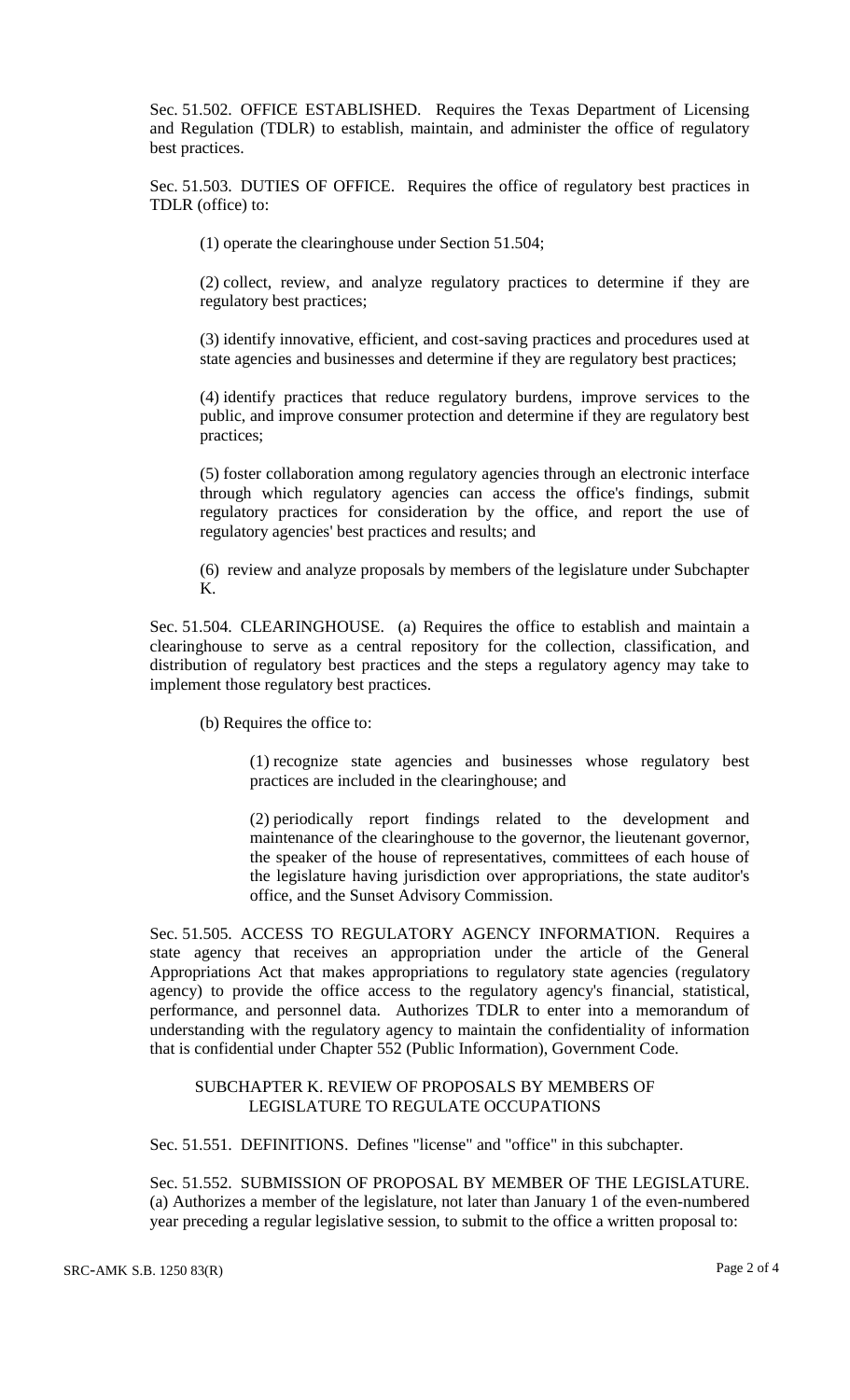(1) impose a statewide licensing requirement or other regulation on an occupation or profession that is currently unregulated by the state; or

(2) increase the regulatory requirements imposed on an occupation or profession that is currently regulated statewide.

(b) Requires that a written proposal under Subsection (a) include:

(1) a description of the occupation or profession subject to the proposed regulation, including a list of associations, organizations, or other groups representing persons who practice the occupation or profession in this state and an estimate of the number of members of each association, organization, or group;

(2) a statement of the problem or problems addressed by the proposed regulation;

(3) a description of the proposed licensing requirement or regulation;

(4) a statement of support for the proposed regulation signed by at least:

(A) 25 individuals who are members of an association, organization, or group described by Subdivision (1); or

(B) 25 individuals who are not members of an association, organization, or group described by Subdivision (1);

(5) a statement of the reasons why the license requirement or other type of regulation is proposed and not another type of regulatory requirement; and

(6) a statement of the expected benefit to the public that will result from the proposed regulation.

Sec. 51.553. EVALUATION AND REPORT BY OFFICE. (a) Requires the office, except as provided by Subsection (b), to evaluate each proposal submitted under Section 51.552 and issue a report outlining the anticipated costs and benefits to the state, including impacts to public health, safety, and welfare. Requires the office, when evaluating a proposal to regulate an occupation or profession that is not currently regulated, to consider the factors under Chapter 318 (Review of Regulatory Programs), Government Code, any factors the executive director of TDLR recommends, and any reports or findings by the attorney general regarding the occupation or profession.

(b) Authorizes the office, instead of evaluating a proposal and issuing a new report, to reissue an existing report described by this subsection in response to a proposal under Section 51.552 if the office:

(1) previously evaluated a proposal to regulate the occupation or profession that is the subject of the current proposal;

(2) issued a report under Subsection (a) or reissued a report under this subsection in connection with the proposal described by Subdivision (1) not more than 36 months before the date the current proposal was submitted; and

(3) finds that the current proposal contains no new or additional information that would cause the office to alter or modify the report described by Subdivision (2).

(c) Requires the office, not later than October 15 of the year in which a proposal is due under Section 51.552(a), to issue or reissue a report on the proposal under